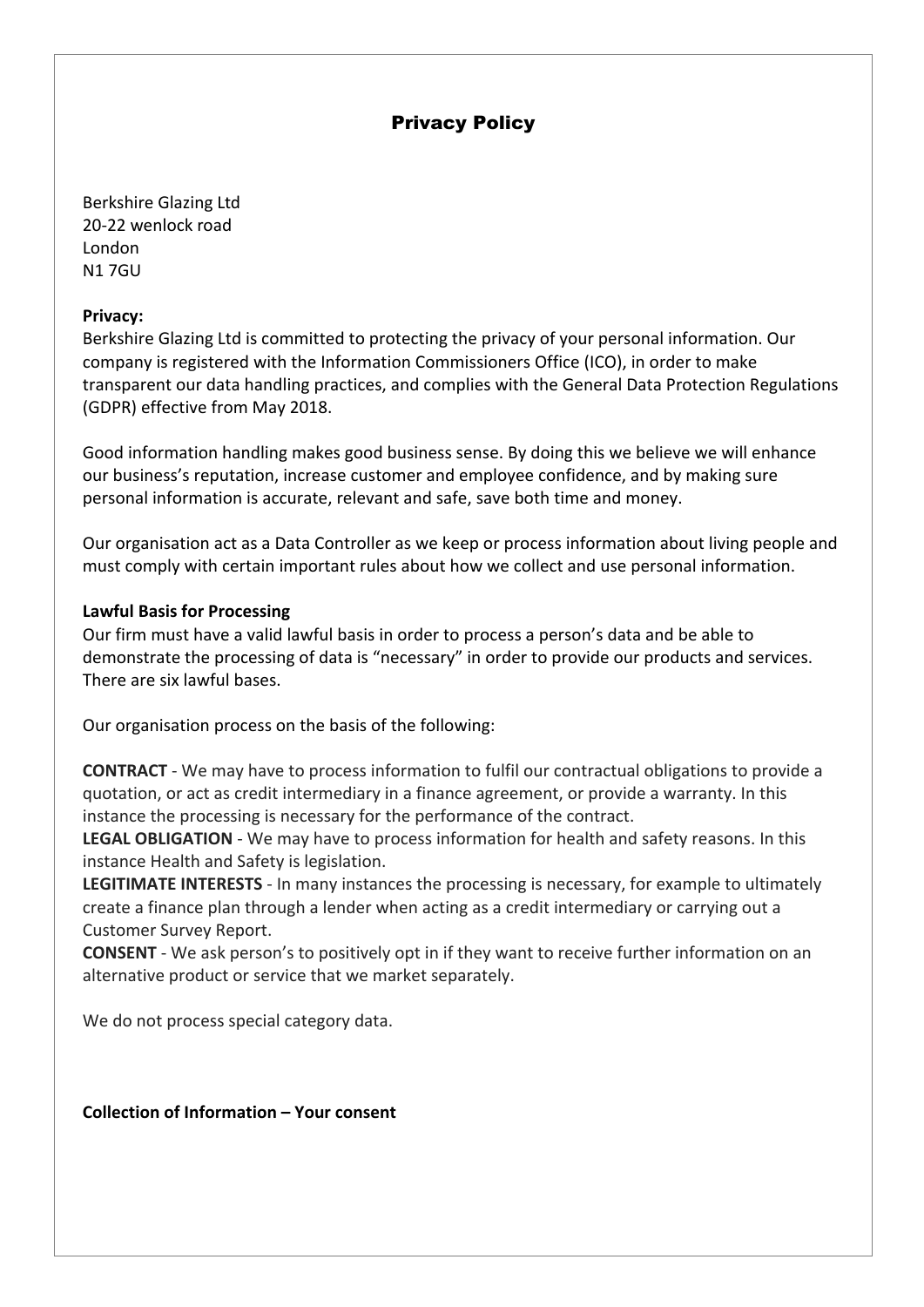We may collect personal information from you if you provide it voluntarily. If you do provide personal information to use, we will assume that you have read this Privacy Notice and have consented to us using your personal information in the ways described in this Policy and at the point where you give us your personal information. If, after providing us with personal information, you later decide that you do not want us to use it for particular purposes, then please write to us at the address shown.

## **Collection of your Information**

We may collect and process the following data: Information you provide when buying our products or services; Information you provide to us by filling in our forms; Information collected through correspondence with our Sales and/or Customer Relations teams; Information you provide to us through the recruitment process; Information you provide to us in order to register for alerts; Social Media interaction; Statistical data about your browsing actions and patterns for the administration of your application for employment; We may require you to submit personally identifiable information in order for you to make use of

our services. You confirm that any information you enter or provide will be true. We will only request and collect information which is necessary or reasonable in order to provide you with your requested services and to improve the services that we provide. It will not be a requirement to provide any additional information which is not needed to provide the services.

### **Reasons for Collection of your Information**

In the course of our dealing with you we may collect and process certain information about you, including your name, date of birth, address, contact details (including your email address and contact telephone number), payment details (where applicable), and other information about you in respect of which services and products may be provided. Your personal information may be used by us, our employees, contractors or agents to:

- identify you during any communication between you and us;
- assess eligibility for services and products (whether provided by us or on our behalf);
- carry out regulatory checks and meet our obligations to our regulators;
- communicate with you to arrange the provision of such services and products;
- administer and provide such services and products;
- detect and prevent loss, fraud and other criminal activity;
- carry out credit reference checks through associated third parties;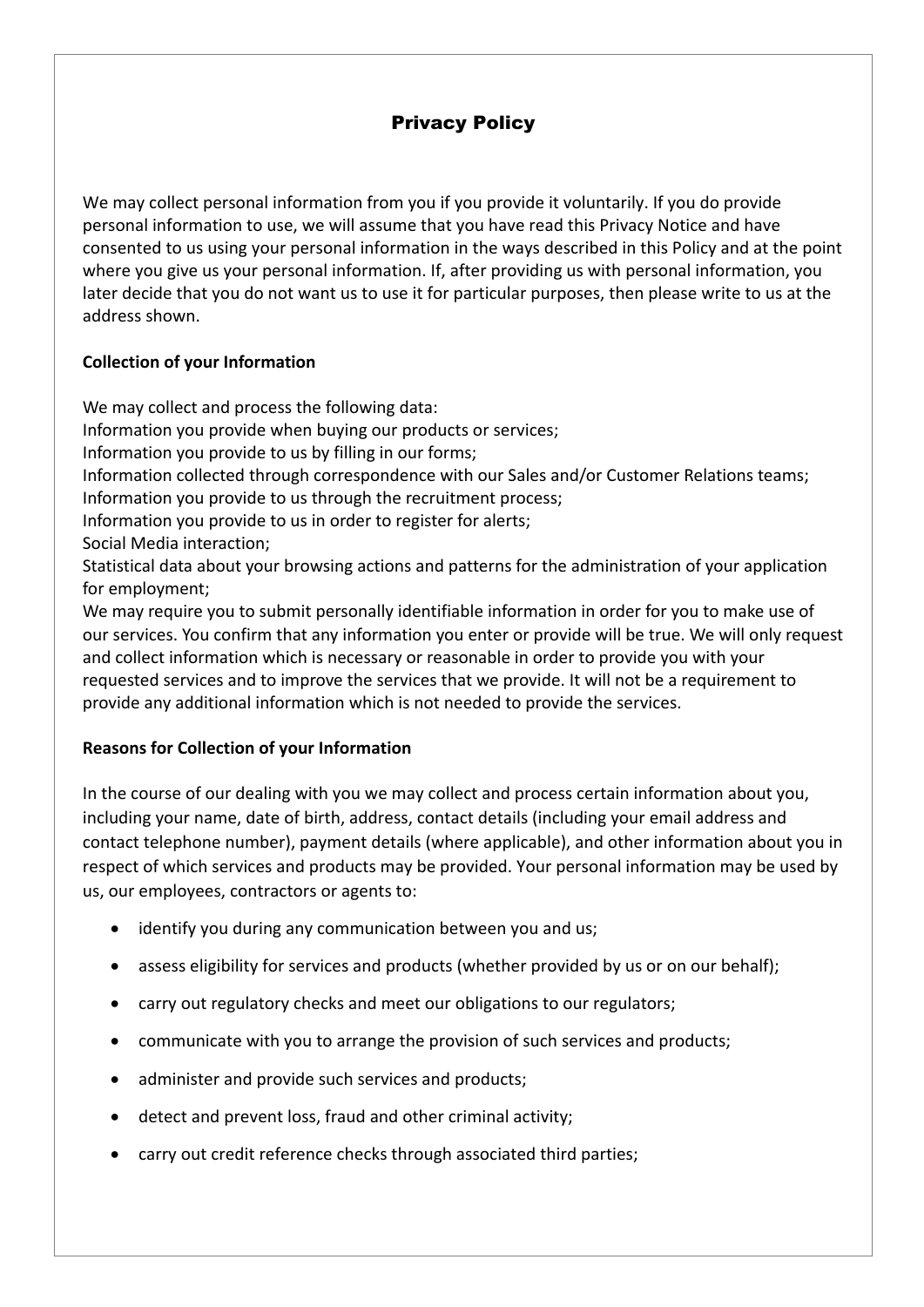- carry out market research and to help us review, develop and improve the services and products we offer; and
- contact you (in accordance with your preferences), by post, telephone, SMS, email and other electronic means with information about products, services, promotions, and offers that may be of interest to you.
- Keep legal certificates and work records relating to the services we have provided to you including details relating to:

Warranty, maintenance and guarantee information;

Any information which we consider may be required by the Health and Safety notice, product recall or modification;

Industry Body Documentation and records;

Records of Advice given;

In the event that we sell or buy any business or assets, we may disclose personal information held by us to the prospective seller or buyer of such business or assets. If we or substantially all of our assets are acquired by a third party, personal information held by us will be one of the transferred assets.

Your personal information may also be used by us, our employees or agents if we are under a duty to disclose or share your personal information in order to comply with any legal obligation, or in order to enforce any agreement we have with or otherwise concerning you, or to protect our rights, property or safety or those of our customers, employees or other third parties.

### **With whom do we share your personal information?**

Third parties such as our Principal, the Financial Conduct Authority, a finance lender (where applying for a finance option where we act as a credit intermediary), a finance credit broker, credit reference agencies (who may check the information against other databases, public or private to which they have access), or fraud prevention agencies. This information may come from your interactions with us or them through applying for finance or other consumer finance product; or ascertain from the way in which the loan is administered and managed.

In connection with the above purposes, your personal information may be transferred to, or otherwise processed by third party service providers acting on our behalf, our agents and law enforcement authorities (including the police).

## **Access to Information**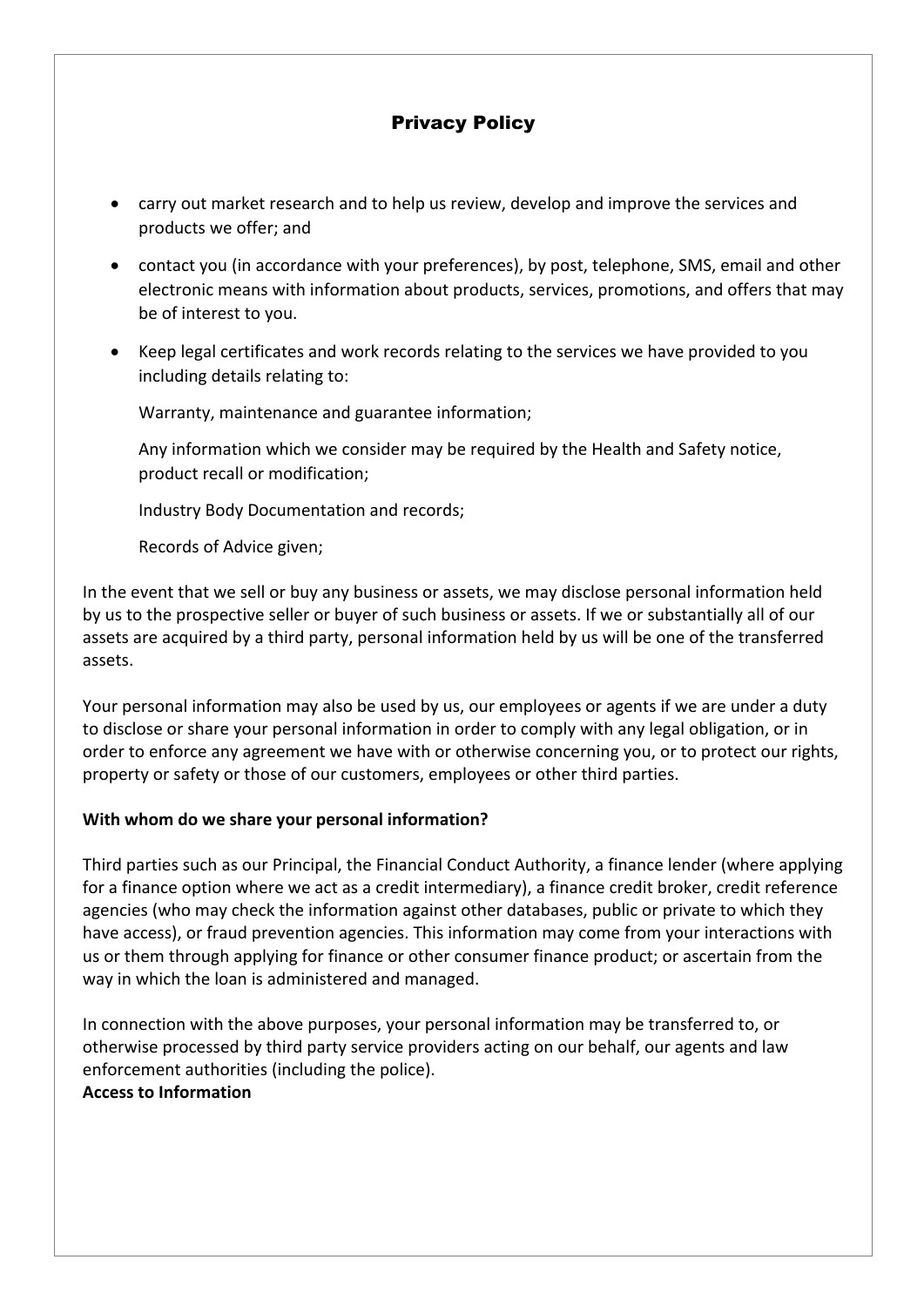The GDPR gives you the right to access information held about you. You have the right to ask for a copy of the personal information held about you. You also have the right to ask for inaccuracies in information to be corrected. Any access request is not subject to a fee unless the requests are unreasonable in which case a fee may be charged and will be disclosed at the time of request. A copy of the information held about you by us can be requested by writing to us at the address shown.

### **Transfer of Information Abroad**

We will not transfer your personal information outside the EU without first obtaining your consent.

### **Change of Policy**

We may occasionally change the Privacy Notice to reflect customer and company feedback. Any changes will be shown on this page.

### **Breach Notification**

Our business has the effective processes to identify, report, manage and resolve any personal data breaches.

#### **Dealing with Data Protection Complaints**

We aim to comply fully with our obligations under the General Data Protection Regulations. If a customer has any questions or concerns regarding our company's management of personal data including their right to access data about themselves, then they should contact Adam Crake the director, who is responsible for ensuring our company is compliant with data protection and is the nominated data protection lead or Data Protection Officer (DPO).

If our company holds inaccurate information, then the customer should write to our firm at the address shown providing the director with any evidence to show what the information should say keeping copies of the correspondence. If after a reasonable amount of time (28 days is recommended) the information has not been corrected, then the customer can make a complaint.

There are two courses of action:

- 1. Contact the director to process the complaint.
- 2. If the customer is still dissatisfied, they can go directly to the Information Commissioner, the independent body that oversees data protection and the GDPR. They can be contacted on 0303 123 1113 or their website is www.ico.org.uk.

**Security**